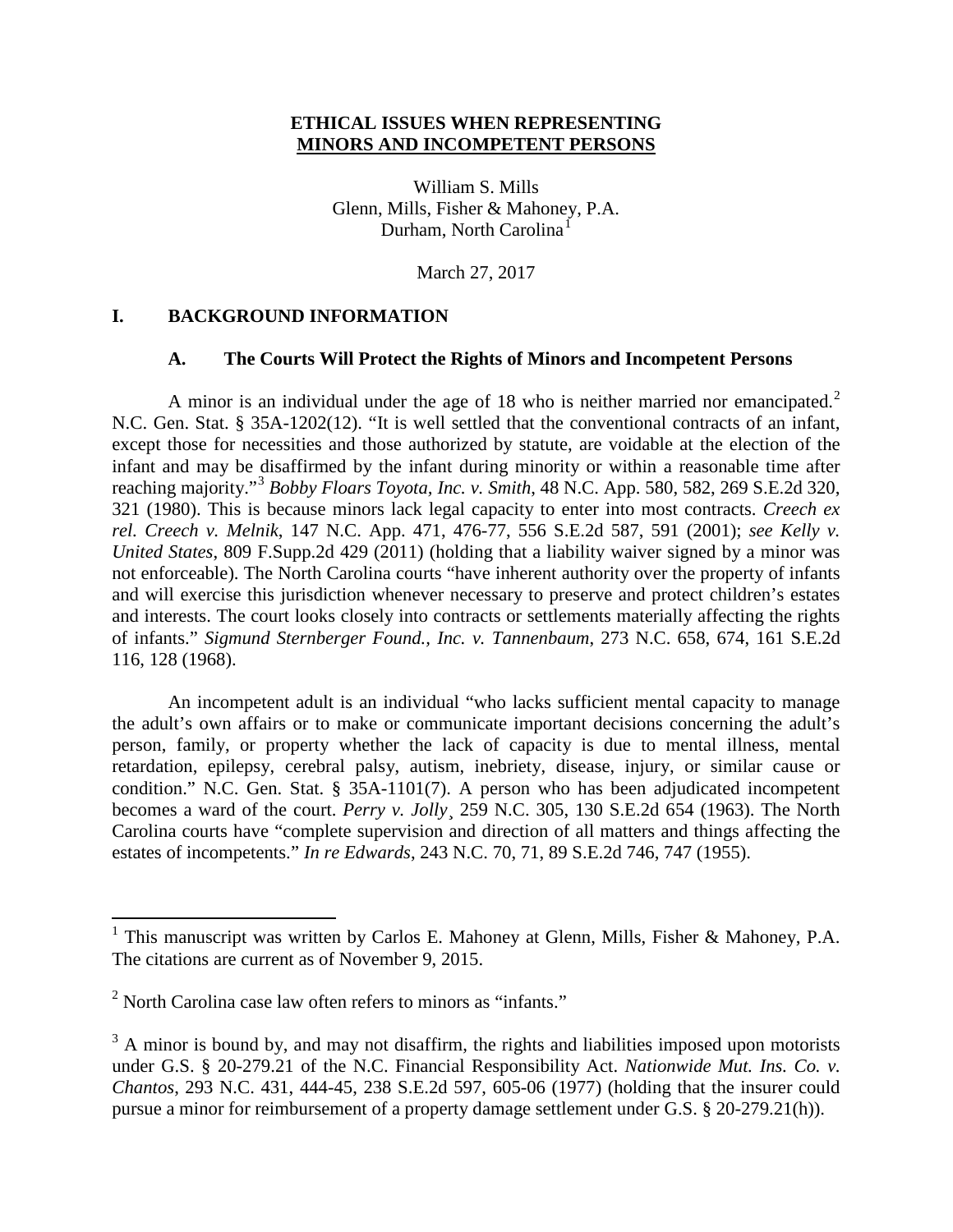### **B. Minors and Incompetent Persons Must Prosecute or Defend a Civil Case Through a Personal Representative**

Minors and incompetent persons lack the capacity under North Carolina law to prosecute or defend a case. As a result, they must appear in a civil action by a "general or testamentary guardian, if they have any within this State or by guardian ad litem…." N.C. Gen. Stat. § 1A-1, Rule  $17(b)$ .<sup>[4](#page-1-0)</sup> A judgment entered against a minor who is not properly represented by a guardian is voidable unless the judgment is rendered in the minor's favor and is not prejudicial. *Gillikan v. Gillikan*, 252 N.C. 1, 8-9, 113 S.E.2d 38, 44 (1960); *United States v. Ruger, Model 223 Mini Rifle, Serial No. 1842495*, 2009 WL 2591145 at p. 1, No. 1:09-cv-197 (W.D.N.C. 2009) (*quoting Williston on Contracts*, § 9.25).

#### **1. General or Testamentary Guardian**

A general guardian is a guardian of the estate and the person who has been issued letters of appointment by the clerk of court. N.C. Gen. Stat. § 35A-1202(7). A general guardian may be appointed for a minor or an incompetent ward. The general guardian has the authority to: (1) manage the property, estate, and business affairs of the ward, and (2) perform duties relating to the care, custody, and control of the ward. N.C. Gen. Stat. § 35A-1202(9)-(10), § 35A-1241, § 35A-1251, § 35A-1252.

The statute of limitations begins to run against a minor or incompetent person who is represented by a general guardian when a cause of action accrues.<sup>[5](#page-1-1)</sup> "If he has no guardian at that time, then the statute begins to run upon the appointment of a guardian or upon the removal of his disability as provided by G.S. s. 1-17, whichever shall occur first." *First-Citizens Bank & Trust Co. v. Willis*, 257 N.C. 59, 62, 125 S.E.2d 359, 361 (1962). Once the statute commences, "it continues to run" and "nothing stops it." *Rowland v. Beauchamp*, 253 N.C. 231, 235, 116 S.E.2d 720, 723 (1960). However, the statute of limitations on a medical malpractice case for a minor does not begin to run when a general guardian is appointed and may be pursued within the time limitations set forth in G.S. § 1-17(b)-(c). [6](#page-1-2) *Osborne by Williams v. Annie Penn Memorial Hosp., Inc.*, 95 N.C. App. 96, 101-02, 381 S.E.2d 794, 796-98 (1989).

<span id="page-1-0"></span><sup>&</sup>lt;sup>4</sup> In federal court, a minor or an incompetent person may appear through a general guardian, committee, conservator, or a like fiduciary, or, if a representative has not been appointed, through a next friend or a guardian ad litem. Fed. R. Civ. P. 17(c).

<span id="page-1-1"></span><sup>&</sup>lt;sup>5</sup> If a minor is represented by a guardian, "the statute of limitations for a breach of fiduciary duty claim begins to run when the guardian knew or should have known of the facts giving rise to the claim." *Toomer v. Branch Banking and Trust Co.*, 117 N.C. App. 58, 69, 614 S.E.2d 328, 336 (2005).

<span id="page-1-2"></span> $6$  N.C. Gen. Stat. § 1-17(c) was added by Session Law 2011-400 and applies to causes of actions arising on or after October 1, 2011. Under  $\S$  1-17(c), "if the time limitations in G.S.  $\S$ 1-15(c) expire before the minor attains the full age of 10 years, the action may be brought any time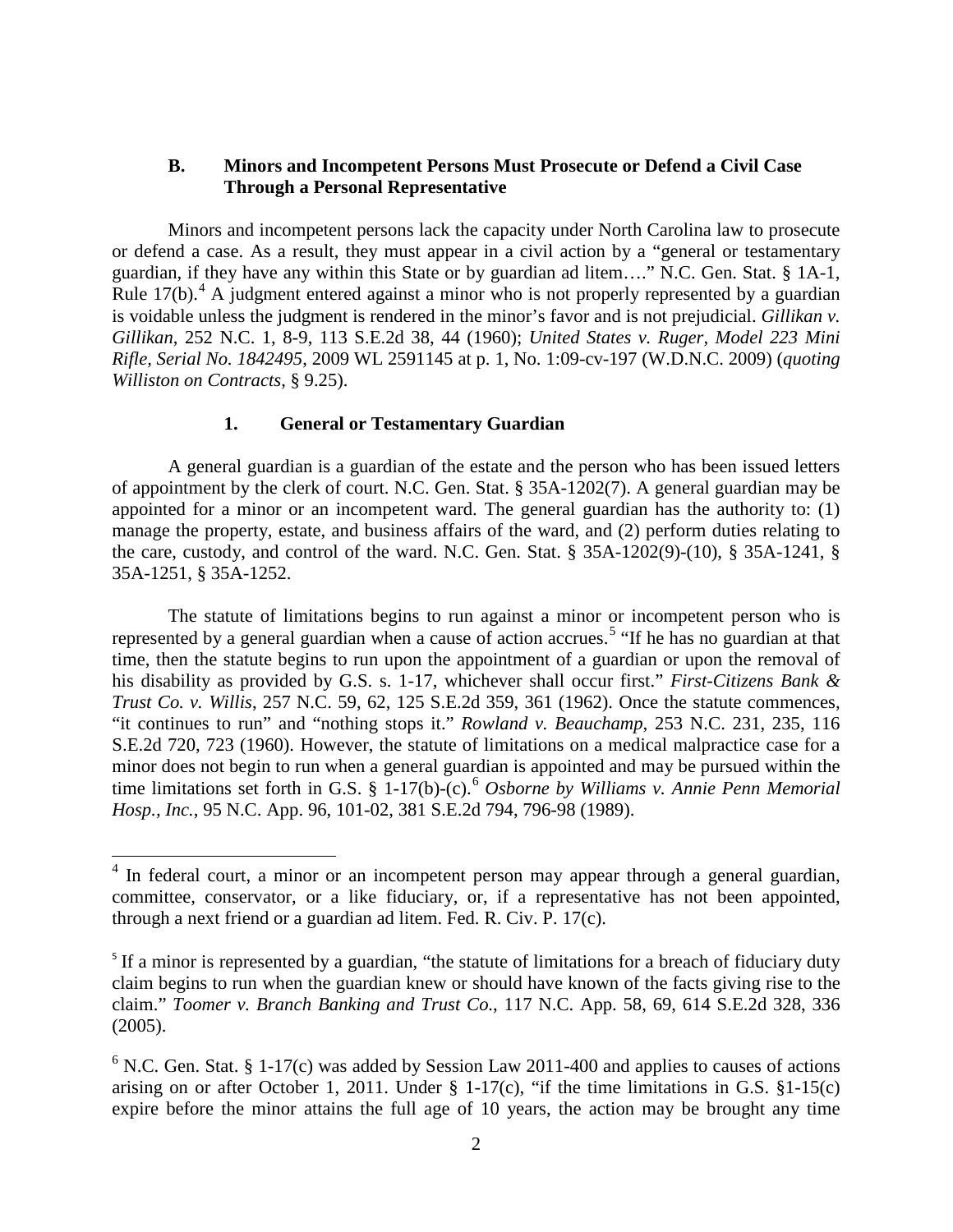An adult does not need to be adjudicated incompetent in order for the statute of limitations to be tolled under G.S. § 1-17. Rather, an adult needs to be "incompetent within the meaning of G.S. § 35A-1101(7)" when a cause of action accrues for the statute to be tolled. The limitations period will commence once the adult is no longer incompetent or a guardian is appointed. *Leonard v. England*, 115 N.C. App. 103, 445 S.E.2d 50 (1994); *Fox v. Sara Lee Corp.*, 210 N.C. App. 706, 709 S.E.2d 496 (2011).

A testamentary guardian does not exist under Chapter 35A of the General Statutes (Incompetency and Guardianship). A parent by a last will and testament may recommend a guardian for his or her minor children upon the parent's death. "In the absence of a surviving parent, such recommendation shall be a strong guide for the clerk in appointing a guardian, but the clerk is not bound by the recommendation if the clerk finds that a different appointment is in the minor's best interest." N.C. Gen. Stat. § 35A-1225(a); *see Buchanan v. Buchanan*, 207 N.C. App. 112, 118-19, 698 S.E.2d 485, 489 (2010). However, "a will may not create a guardianship for an adult heir who has not been declared incompetent through the provisions of Chapter 35A" and "a last will and testament cannot operate to appoint a guardian for an adult child regardless of the disability." *In re Efird*, 114 N.C. App. 638, 640-42, 442 S.E.2d 381, 382-83 (1994).

#### **2. Guardian Ad Litem**

 $\overline{\phantom{a}}$ 

Although an incompetent adult will often have a general guardian, a minor rarely does. It is therefore common for a guardian ad litem to be appointed for a minor in a civil case. "A guardian ad litem is appointed as a representative of the court to act for the minor in the cause, with authority to engage counsel, to file suit and to prosecute, control and direct the litigation." *Ruger*, 2009 WL 2591145 at p. 2 (*quoting Williston on Contracts* § 9.25). Upon appointment, a guardian ad litem is authorized to file and serve pleadings, and the court may proceed to final judgment, order, or decree against the minor or incompetent party as if the party was under no legal disability. N.C. Gen. Stat. § 1A-1, Rule 17(e). The fees of a guardian ad litem are recoverable as costs under G.S. § [7](#page-2-0)A-305(d)(7).<sup>7</sup>

A guardian ad litem must be appointed either before or at the time of the filing of a civil action upon the written application of a relative or friend of the minor or incompetent person, or by the court on its own motion. N.C. Gen. Stat. § 1A-1, Rule 17(c). The appointment is customarily handled by the clerk of court and involves (1) the filing of an application or petition for appointment of a guardian ad litem by a relative or the minor's attorney, (2) a signed consent

before the minor attains the full age of 10 years." This is subject to two exceptions for abused or neglected juveniles, and children in the legal custody of the government or a foster care agency.

<span id="page-2-0"></span> $7$  The guardian ad litem's fees must be reasonable and necessary. A guardian should not "review" all discovery motions and depositions and … participate in all pre-trial, discovery and sanctions hearings without regard to their relevance, or irrelevance, to the minor's interests." *Goodyear Dunlop Tires North America, Ltd. v. Gamez*, 151 S.W.3d 574 (Tex. Ct. of App. 2004) (vacating a trial court judgment that awarded approximately \$430,000 to six guardians ad litem in a personal injury case).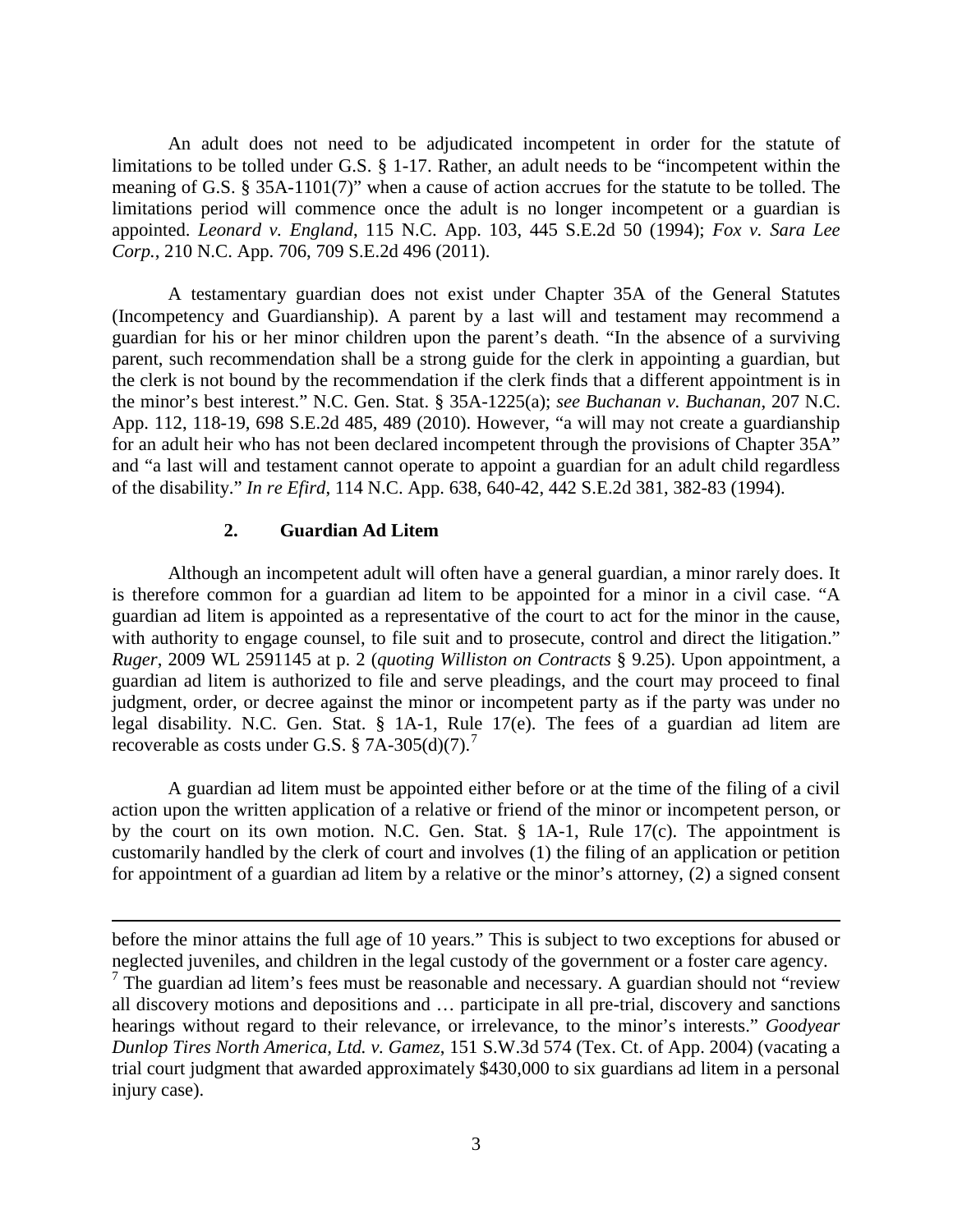to the appointment by the prospective guardian, and  $(3)$  a proposed order.<sup>[8](#page-3-0)</sup> If a person has not consented to the appointment, the clerk of court will appoint someone from the office's list of guardians. The same requirements for the appointment of a guardian ad litem exist under Rule 17 of the Federal Rules of Civil Procedure and Local Civil Rule 17.1 of the United States District Courts for the Eastern and Middle Districts of North Carolina.<sup>[9](#page-3-1)</sup> Sample forms for the appointment of a guardian ad litem are attached to this manuscript.

A guardian ad litem may represent the minor or incompetent person *pro se* or employ counsel. *In re Clark*, 303 N.C. 592, 598, 281 S.E.2d 47, 52 (1981). If the guardian ad litem chooses to be represented by legal counsel, the guardian should permit counsel to make decisions about the strategy for the litigation. Even though the guardian ad litem may be a lawyer, the guardian is not "co-counsel" with the retained attorney in the litigation of the case. 2002 FEO 8 (January 24, 2003).

Once a guardian ad litem is properly appointed, the statute of limitations begins to run against the minor or incompetent person. *Jefferys v. Tolin*, 90 N.C. App. 233, 235, 368 S.E.2d 201, 202 (1988); *Genesco, Inc. v. Cone Mills Corp.*, 604 F.2d 281 (4th Cir. 1979); *Simmons v. Justice*, 87 F.Supp.2d 524 (W.D.N.C. 2000). The power of a guardian ad litem "is strictly limited to the performance of the precise duty imposed upon him by the order appointing him, that is, the prosecution of the particular action in which he was appointed." *Teele v. Kerr*, 261 N.C. 148, 150, 134 S.E.2d 126, 128 (1964). Upon the entry of a judgment in the minor's favor, the guardian ad litem's authority ends unless the judgment is attacked under Rule 60. A guardian ad litem is not required to collect a judgment for the minor. Accordingly, the ten year statute of limitations for renewing a judgment does not begin to run until the minor becomes an adult or has a general guardian appointed. *Id.*, 261 N.C. at 150-52, 134 S.E.2d at 128-29.

When an attorney acts purely as a court-appointed guardian ad litem for a parent with diminished mental capacity in a termination of parental rights case and not as the lawyer, an attorney-client relationship does not exist. As a result, the guardian ad litem does not owe the parent a duty of confidentiality. 2004 FEO 11 (January 21, 2005). The guardian ad litem may disclose communications with the disabled parent in a court proceeding without violating any testimonial privileges. [10](#page-3-2) *In re Shepard*, 162 N.C. App. 215, 226-30, 591 S.E.2d 1, 8-10 (2004). The State Bar cautioned that "it may be prudent for the GAL to explain fully to the parent, to the

<span id="page-3-0"></span><sup>&</sup>lt;sup>8</sup> In federal court, filings should only include the minor's initials, the year of the individual's birth, and (if necessary) the last four digits of the social security or taxpayer identification number. Fed. R. Civ. P. Rule 5.2(a).

<span id="page-3-1"></span> $9<sup>9</sup>$  If a guardian ad litem has been appointed in state court, the U.S. District Court for the Eastern District of North Carolina will not require a new appointment unless the court finds that the interests of the minor or incompetent are not being adequately protected. Local Civil Rule 17.1 (E.D.N.C.).

<span id="page-3-2"></span><sup>&</sup>lt;sup>10</sup> Although *Shepard* and 2004 FEO 11 concern a termination of parental rights action, these principles should apply to any proceeding where a statute requires the appointment of a guardian ad litem to satisfy procedural due process, such as in an incompetency case.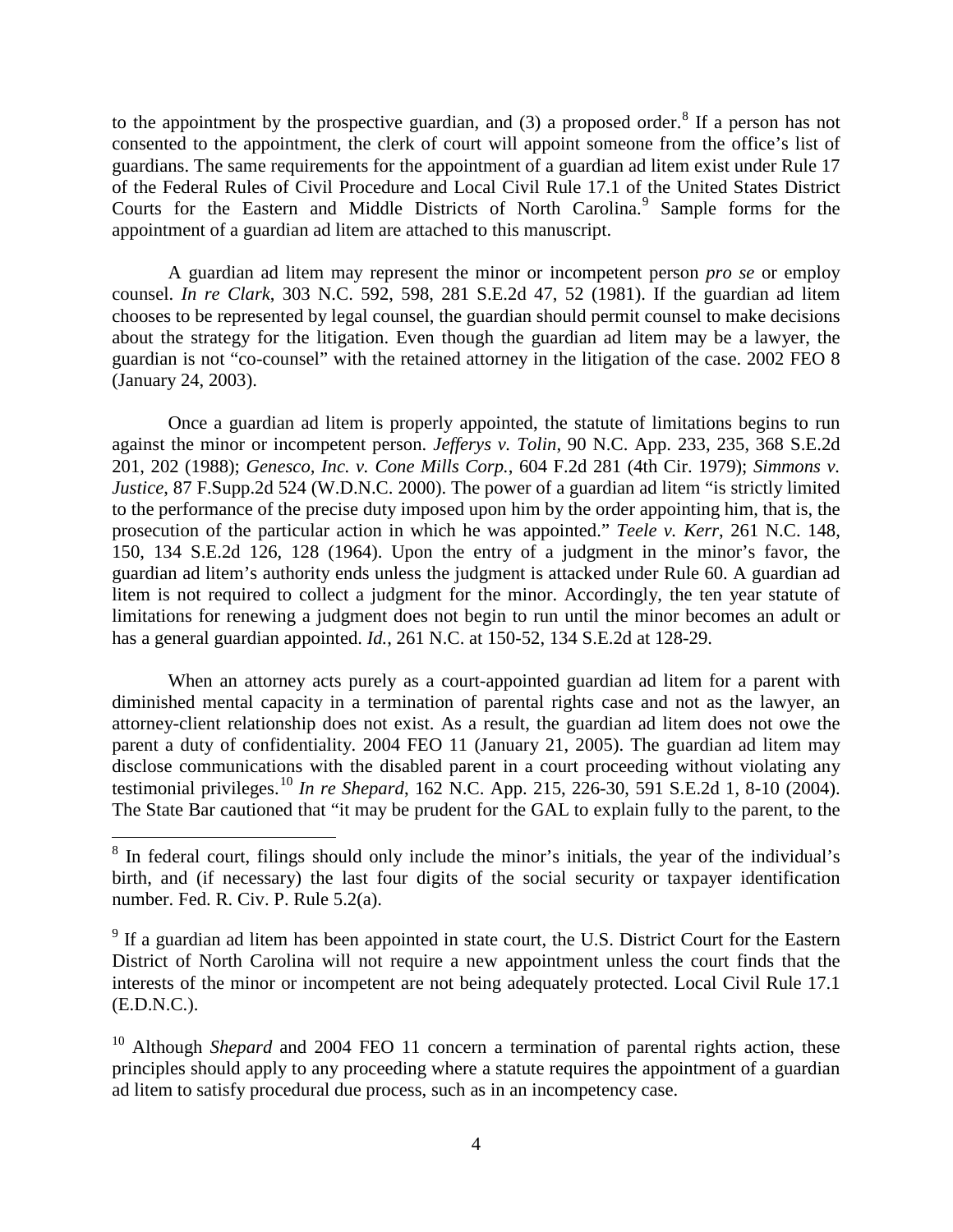extent possible, his or her role in the litigation, specifically that the GAL is not acting as the parent's lawyer." 2004 FEO 11.

Similarly, an attorney who is the guardian ad litem for a child in an abuse or neglect case, but not the child's attorney, may communicate with the child's mother without obtaining the consent of the mother's attorney. The guardian ad litem is not subject to the prohibition in Rule 4.2 on communications with a represented person because she is not acting in the course of her representation of a client. 2006 FEO 19 (January 19, 2007). Nevertheless, an attorney who serves as guardian ad litem "must fulfill the responsibilities of the guardian ad litem in a manner that is consistent with the requirements of the Rules of Professional Conduct. This means that the lawyer must be honest, avoid conflicts of interest, and exercise professional judgment in making decisions about matters that are within the purview of the guardian ad litem such as whether a settlement proposal should be accepted." 2002 FEO 8 (January 24, 2003).

# **II. ETHICAL ISSUES ARISING FROM THE REPRESENTATION OF A MINOR OR AN INCOMPETENT PERSON.**

## **A. Attorney-Client Relationship**

"When a client's capacity to make adequately considered decisions in connection with a representation is diminished, whether because of minority, mental impairment or for some other reason, the lawyer shall, as far as reasonably possible, maintain a normal client-lawyer relationship with the client." N.C. Rev. Rules of Prof. Conduct, Rule 1.14(a). The attorney represents the minor or incompetent client and the guardian in his or her representative capacity and owes them a duty of confidentiality. 2006 FEO 9 (July 21, 2006).

Despite the dual representation, the attorney's primary duty is to represent the interests of the minor or incompetent client, who is the real party in interest. 2006 FEO 9; CPR 15 (July 12, 1974). The attorney's duty of loyalty is to the minor or incompetent person and not the guardian, "particularly if the lawyer concludes that the legal guardian is not acting in the best interest of the client." 98 FEO 16 (January 15, 1999). When this occurs and the legal guardian has an obvious conflict of interest, the attorney may seek the appointment of an independent guardian ad litem to prosecute an action.<sup>[11](#page-4-0)</sup> RPC 163 (April 15, 1994). If the guardian ad litem acts outside the scope of his or her official capacity as legal representative, the information learned by the attorney may be disclosed, even over the objections of the guardian, if necessary to represent the client. 2006 FEO 9.

A minor's parents will often consult with an attorney about legal matters concerning their child. If legal representation is declined, the attorney still owes the parents a duty of confidentiality and generally cannot disclose confidential information learned during the consultation. 2005 FEO 4 (April 21, 2006); N.C. Rev. Rules of Prof. Conduct, Rule 1.8(b).

<span id="page-4-0"></span><sup>&</sup>lt;sup>11</sup> A guardian may be removed by the clerk under G.S. § 35A-1290(b)(7) upon a showing of a potential conflict of interest between the ward and guardian. *In re Armfield*, 113 N.C. App. 467, 439 S.E.2d 216 (1994).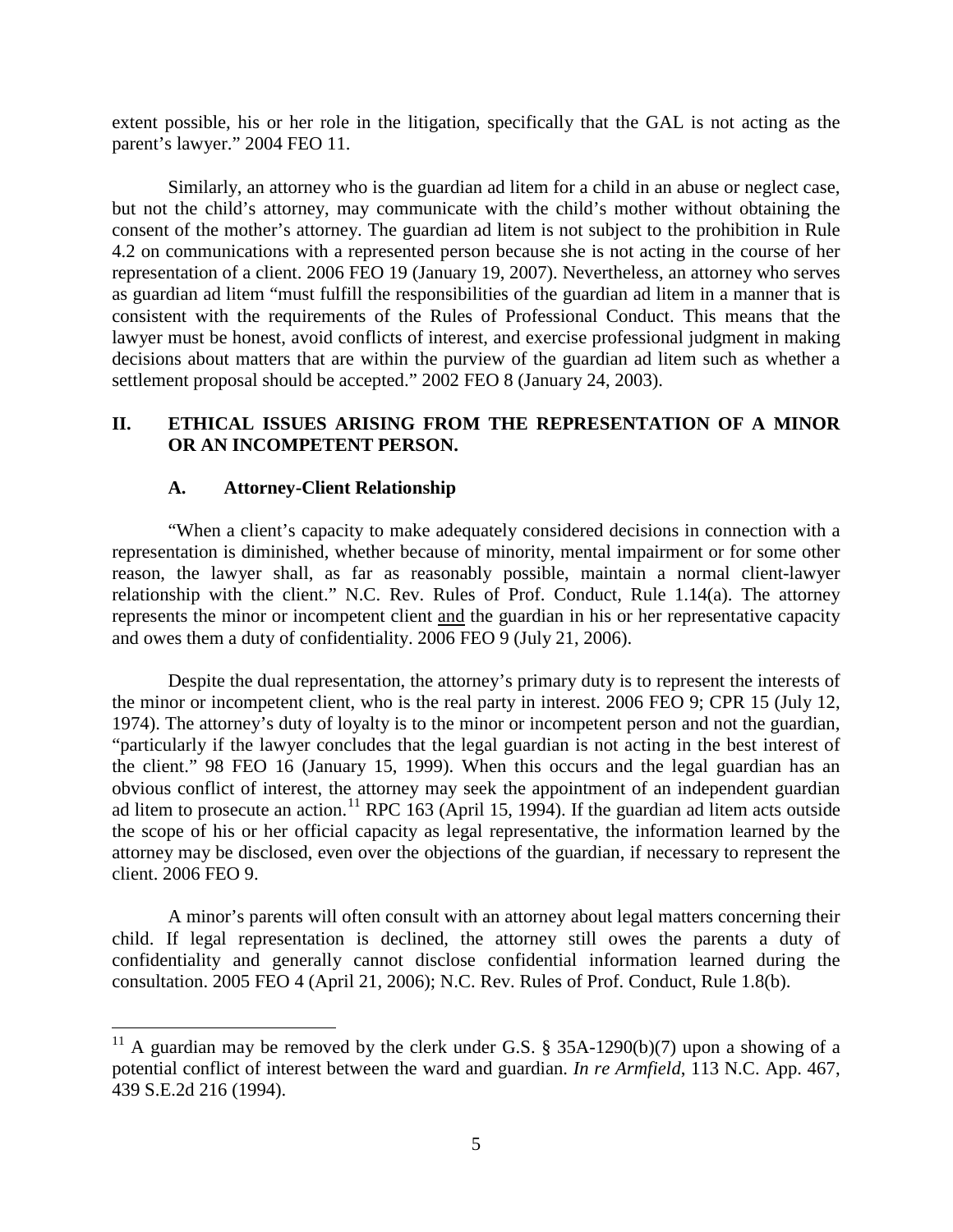If the Attorney agrees to represent the minor, the parents will frequently be present during discussions with the client and will inquire about their child's case.<sup>[12](#page-5-0)</sup> On occasion, a minor client may not want the attorney to disclose certain information to his or her parents or guardian. "A lawyer representing a minor may disclose confidential information to the minor's legal guardian, over the minor's objection, if the disclosure is necessary for the guardian to make a legally binding decision about the subject matter of the representation. However, the lawyer may withhold confidential information from the legal guardian if the lawyer believes that the guardian is acting adversely to the interests of the child or the information is not necessary to make a decision about the representation." 98 FEO 18 (January 15, 1999).

#### **B. Deciding Whether to Use a Parent as Guardian Ad Litem**

A parent may serve as guardian ad litem for a child . Before recommending that a parent serve as guardian, the attorney should consider the ethical issues that may arise during litigation. Under North Carolina law, two claims arise when a minor is injured by a third-party. The minor has a claim for his or her personal injuries (i.e. pain and suffering, scars or disfigurement, permanent injury) and the parents have a claim for the loss of the child's services and the medical expenses reasonably necessary to treat the child's injuries. *Bolkhir v. North Carolina State Univ.*, 321 N.C. 706, 713, 365 S.E.2d 898, 902 (1988).

The parents waive their claims for medical expenses and lost services when a parent serves as guardian ad litem and allows the child to assert these claims. By doing so, the parent treats the child as emancipated for the purpose of recovering the medical expenses and/or lost services, and the child may recover all damages flowing from the injury.[13](#page-5-1) *Bolkhir*, 321 N.C. at 713, 365 S.E.2d at 902; *Shields v. McKay*, 241 N.C. 37, 84 S.E.2d 286 (1954). Under this scenario, no ethical problems exist from the parent's service as guardian ad litem because the attorney only represents the parent in a representative capacity. The ethical considerations are different when the attorney represents a parent on an individual claim and as guardian ad litem for the child.

<span id="page-5-0"></span> $12$  When necessary to assist in the representation, the presence of family members or other persons at the client's request during discussions with an attorney "generally does not affect the applicability of the attorney-client evidentiary privilege." N.C. Rev. Rules of Prof. Conduct, Rule 1.14, Comment [3].

<span id="page-5-1"></span><sup>&</sup>lt;sup>13</sup> Parents may also assign their claims for medical expenses and lost services to the child. Whether the claims are waived or assigned, they must still be pursued within the three-year statute of limitations and are not tolled while the child is a minor. *Vaughan v. Moore*, 89 N.C. App. 566, 366 S.E.2d 518 (1988).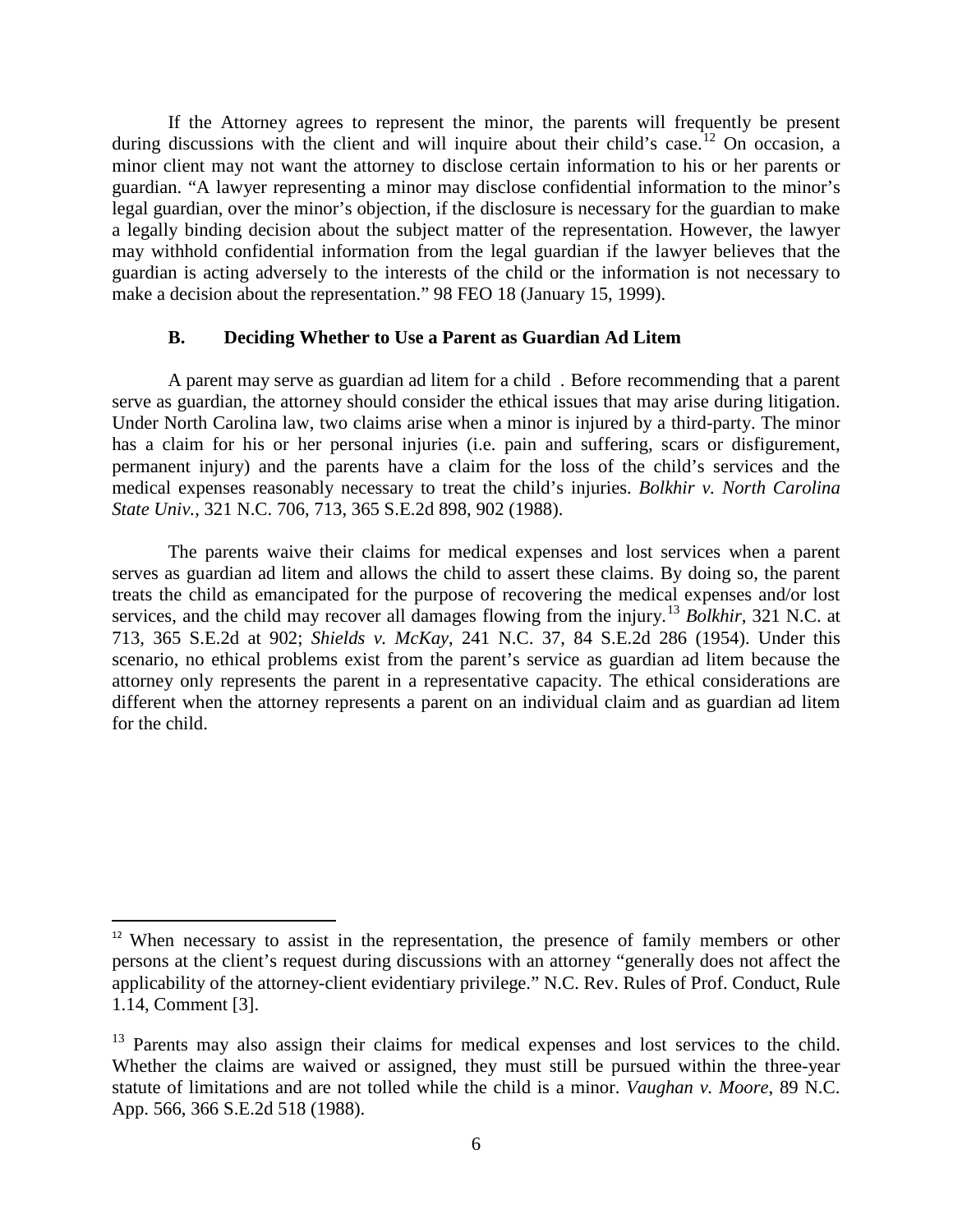## **1. The Existence of an Irreconcilable Conflict of Interest When Representing the Parents Individually and as Guardians Ad Litem for a Minor.**

In RPC 109, the State Bar was asked to give an ethics opinion under the following facts:

- 1. Y, the infant son of Mr. and Ms. X, received serious injuries during the course of his birth;
- 2. Y was profoundly brain damaged as a result of his injuries and will always require institutional care;
- 3. Mr. and Ms. X were appointed as guardians ad litem for Y and they employed Law Firm to represent Y's interests in a medical malpractice case against the obstetrician;
- 4. Mr. and Ms. X also employed Law Firm to represent them in connection with a claim for negligent infliction of emotional distress against the obstetrician;
- 5. The liability insurance company agreed to settle for a lump sum and told Law Firm to disburse the funds between the child and parents as the attorneys see fit.

Due to the lump sum offer to the parents individually and as guardians ad litem for the minor, the attorneys in the Law Firm represented conflicting interests which could not be reconciled. A division of the settlement offer would benefit the interests of one client over the other. The State Bar concluded:

The parents have a conflict of interest between their personal claims and the claims of the child for whom they are fiduciaries. An attorney may not ethically assist clients in putting themselves in a position where there is a conflict of interest between their personal claims and their fiduciary responsibilities. When, as here presented, the claims are in a conflict situation, the attorney may not ethically represent both claimants and may not divide up a joint offer.

Under the circumstances, [the Law Firm] must withdraw from representing both clients. The attorneys may not continue representing either of their clients unless their continuing participation is intelligently consented to by the other client, and this is impossible under the facts stated.

RPC 109 (January 17, 1992). The State Bar's opinion did not change in response to an inquiry about whether the attorneys could petition the court to divide the funds after hearing evidence concerning the separate claims of the parents and child. *Id.*

The attorneys in RPC 109 could not file a motion to remove the parents as guardians ad litem for the minor client. This is because the attorneys represented the parents in their personal capacity and the filing of a removal motion would be directly adverse to the parents-clients in violation of Rule 1.7(a). 2006 FEO 9 (July 21, 2006). The attorneys also could not withdraw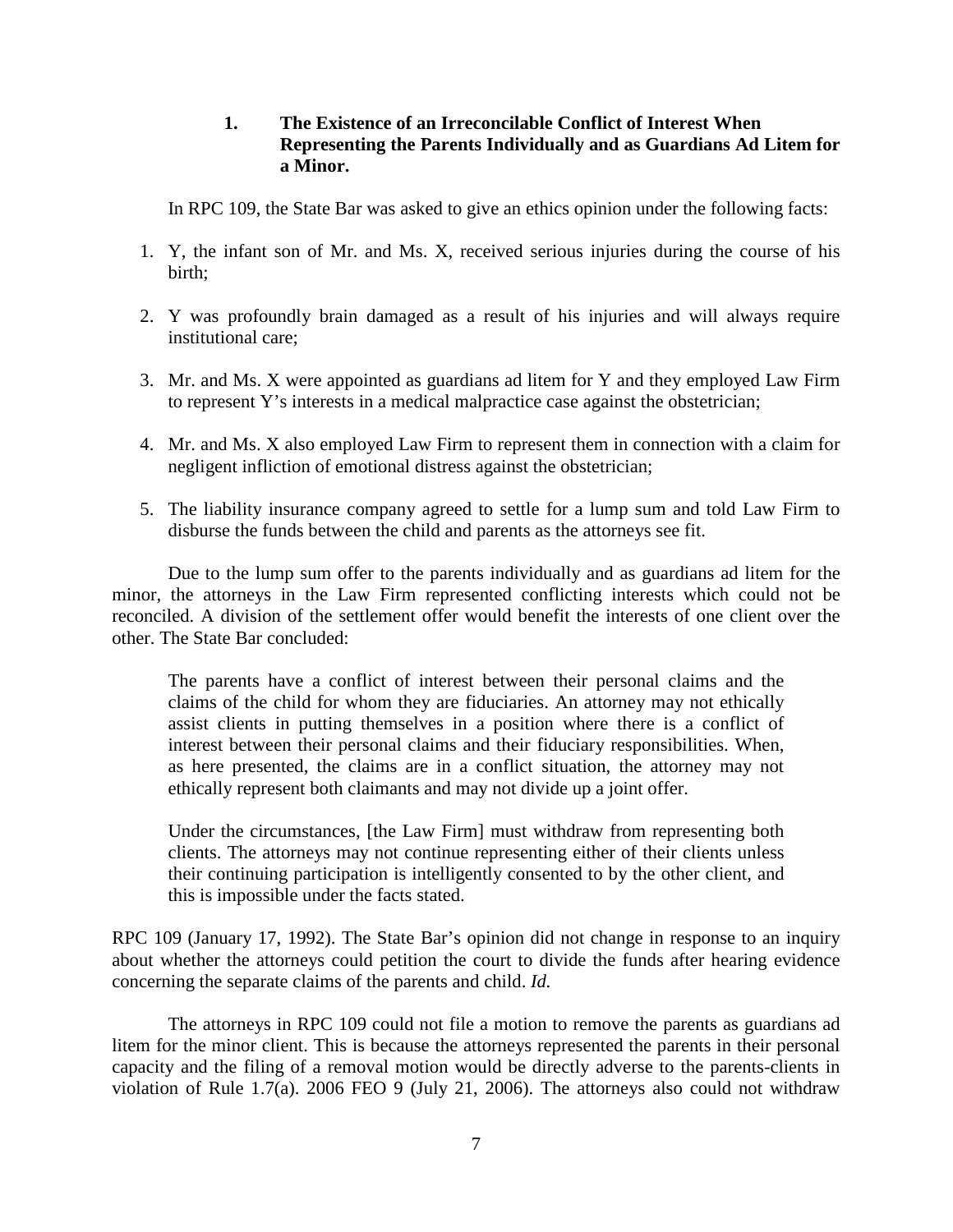from the representation of the parents in their personal capacity and file a motion to remove them as guardians ad litem. This would violate Rule 1.9(a) which prohibits an attorney from representing a person whose interests are materially adverse to the interests of a former client in the same or a substantially related matter. The only course of action available to the attorneys was to move to withdraw from representing all parties due to the irreconcilable conflict of interest between the parents and the child. *Id.* (applying this principle when the parent/guardian insists on pursuing a frivolous claim and the attorney jointly represents the parent individually and as guardian for the child).

## **2. Avoiding Potential Conflicts of Interest Through the Use of an Independent Guardian Ad Litem.**

In RPC 123, the State Bar addressed in a broader way the issues raised in RPC 109. The State Bar noted that, even though the clients' interests are potentially in conflict, the attorney may still represent the parents on their negligent infliction of emotional distress claims and through them the child in negotiating with the physician or his insurer before filing a lawsuit. "Once a lawsuit is commenced, the attorney should insist upon the appointment of an independent guardian ad litem for the child. If it appears that the interests of the parents and the child will not necessarily conflict, the attorney may undertake to represent both with the intelligent consent of the parents and the child's independent guardian ad litem." RPC 123 (January 17, 1992). "To be independent, a guardian ad litem should have no separate claim of his or her own to pursue, including a claim for medical expenses for a dependent child." RPC 251 (July 18, 1997).

An actual conflict of interest between the parents and the child exists once a defendant makes a joint offer requiring the plaintiffs to divide the proceeds. When an independent guardian ad litem represents the child, this conflict would not automatically disqualify the attorney from representing the parents and child because the clients are family members and their economic interests would not be necessarily antagonistic. The attorney may assist the parents and independent guardian ad litem in evaluating their respective claims and in amicably agreeing to a division of the settlement funds which could then be presented to the court for approval.<sup>[14](#page-7-0)</sup> "Under no circumstances may the attorney, while representing both clients, assume a role of advocacy for one as opposed to the other." RPC 123. If placed in an advocacy role, the attorney must withdraw from the representation of all clients unless the former client gives informed consent in writing to the attorney's continued representation of the other client(s).<sup>[15](#page-7-1)</sup> RPC 123; RPC 251; N.C. Rev. Rules of Prof. Conduct, Rule 1.9(a).

<span id="page-7-0"></span><sup>&</sup>lt;sup>14</sup> In addition, the attorney may recommend an equitable division of the settlement funds for the clients' consideration if the attorney can do so impartially. RPC 251.

<span id="page-7-1"></span><sup>&</sup>lt;sup>15</sup> "Informed consent' denotes the agreement by a person to a proposed course of conduct after the lawyer has communicated adequate information and explanation appropriate to the circumstances." N.C. Rev. Rules of Prof. Conduct, Rule 1.0(f).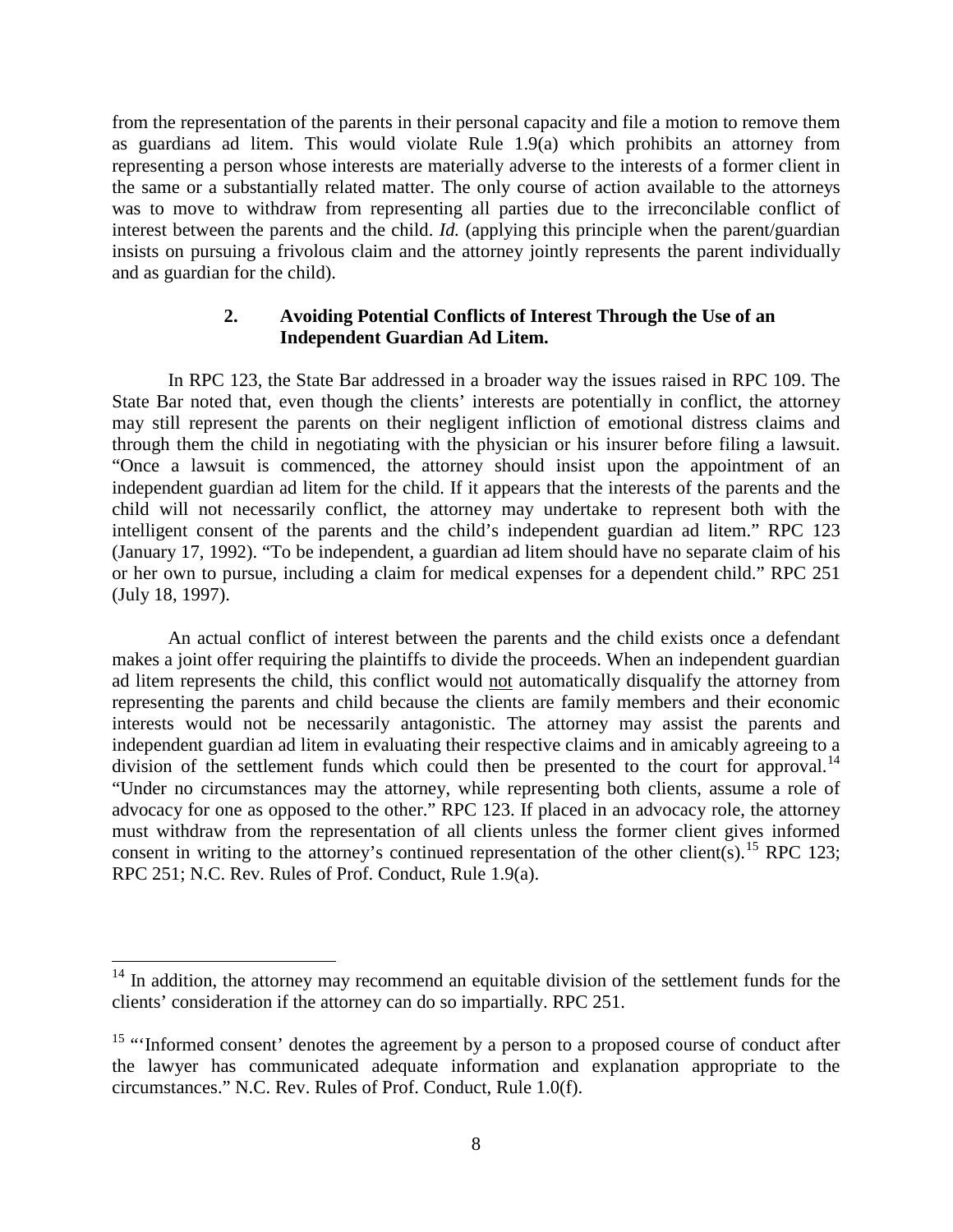A similar conflict of interest exists when an attorney represents multiple clients and the available insurance proceeds are insufficient to satisfy all claims. The attorney may represent multiple clients, including parents and children, provided that there are no potential crossclaims between them.<sup>[16](#page-8-0)</sup> In order to do so, at the beginning of the representation, each claimant and/or the claimant's parent or legal guardian must give informed consent to the multiple representation. After litigation is commenced, an independent guardian ad litem must be appointed for each minor and the guardian must also give informed consent to the multiple representation. "The disclosure at the beginning of the representation, and to the guardians ad litem, must include an explanation of the consequences of limited insurance funds and the possibility of a dispute among the claimants as to the division of the insurance proceeds." RPC 251.

When representing multiple clients, an attorney "shall not participate in making an aggregate settlement of the claims of or against the clients … unless each client gives informed consent, in a writing signed by the client. The lawyer's disclosure shall include the existence and nature of all the claims … involved and of the participation of each person in the settlement." N.C. Rev. Rules of Prof. Conduct, Rule 1.8(g). This rule protects each client's right under Rule 1.2(a) to have the final decision about whether to settle a matter. *Id.*, Rule 1.8(g), Comment [13]. Sample forms concerning the multiple representation of clients, the division of lump sum settlement offers, and aggregate settlement demands are attached to this manuscript.

Evaluating the potential claims of a minor is important when the parent (or another relative) may be the at-fault party. In RPC 163, the attorney agreed to represent a 17-year-old child who was injured in a motor vehicle collision but not the mother who was driving the car. The father retained the attorney as guardian for his child. After investigating the case, the attorney concluded that the mother was most likely negligent, although the other driver may have also been negligent. When the attorney disclosed this information to the father, the parents insisted that the attorney not sue the mother because their insurance rates would increase. The attorney believed that the parents were not acting in the best interests of the minor client and that he had an ethical and moral duty to proceed with the case against the mother. Under these circumstances, it would be permissible for the attorney to seek the appointment of an independent guardian ad litem to represent the minor's interests. RPC 163 (April 15, 1994). If the attorney had represented the mother, the attorney would have been required to withdraw from representing both clients unless the mother gave informed consent to the attorney's continued representation of the daughter.<sup>[17](#page-8-1)</sup> N.C. Rev. Rules of Prof. Conduct, Rule 1.9(a).

<span id="page-8-0"></span><sup>&</sup>lt;sup>16</sup> Under Rule 1.7, the attorney cannot represent any individuals with directly adverse interests that would require the attorney to advocate for the interests of one client over the other. 2001 FEO 6 (July 27, 2001) (multiple clients with competing claims to workers' compensation death benefits).

<span id="page-8-1"></span> $17$  If the mother gave informed consent in writing, the attorney could not use confidential information from his representation of the mother to her disadvantage or reveal confidential information unless permitted by Rule 1.6. N.C. Rev. Rules of Prof. Conduct, Rule 1.9(c).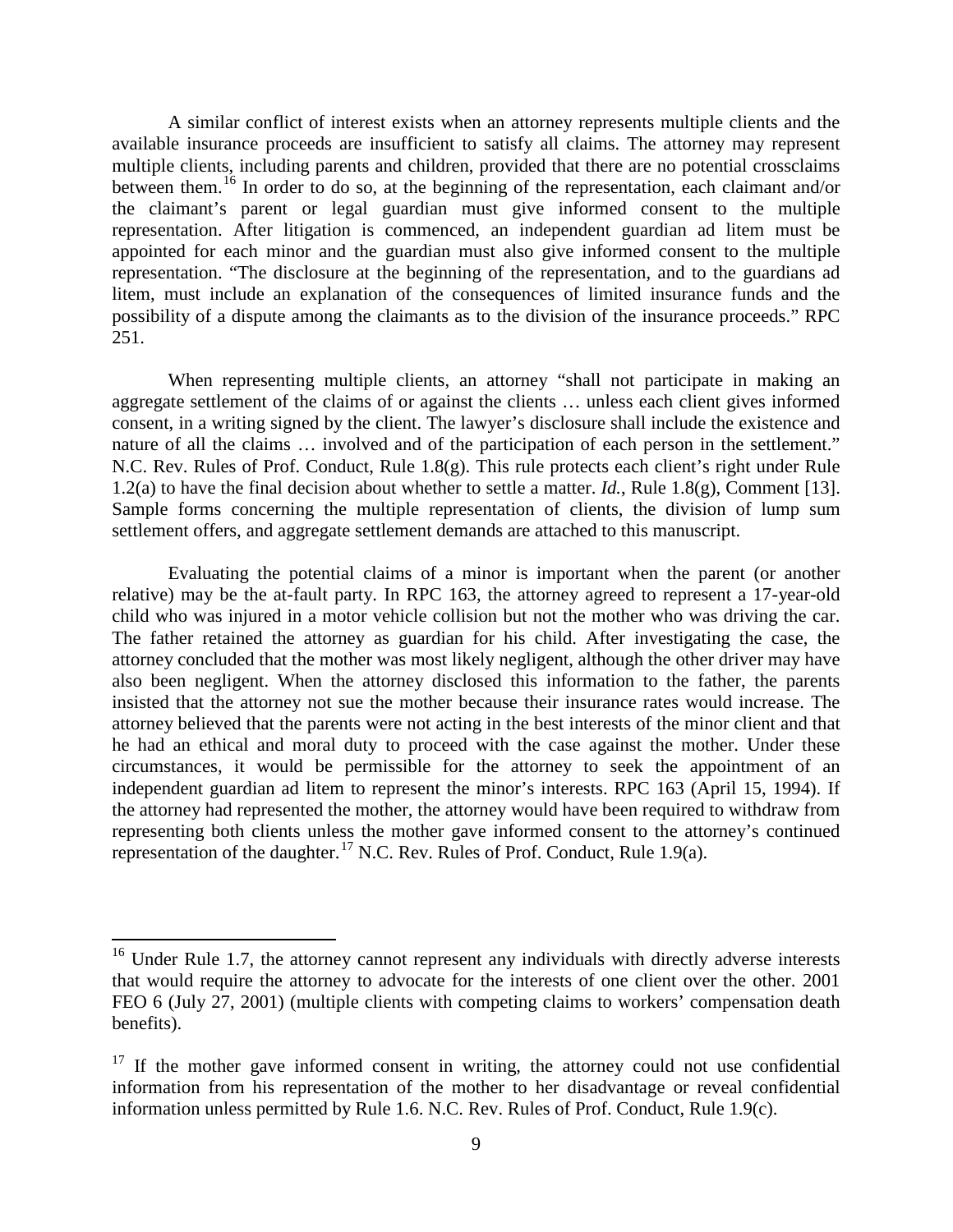In 2006 FEO 9, the minor was a passenger in a car driven by his grandmother. The minor was severely injured when his grandmother's car collided with a truck. The mother of the child hired an attorney and she was appointed guardian ad litem for her son in a lawsuit against the truck driver. During discovery, the evidence established that the grandmother was negligent and the truck driver was not. The attorney determined that the lawsuit should be dismissed and a new lawsuit should be filed against the grandmother, who had substantial assets. When the attorney gave this advice to the mother, she insisted that the attorney continue to prosecute the case against the truck driver.

The attorney in 2006 FEO 9 believed that the lawsuit against the truck driver was frivolous. If the guardian ad litem refused to dismiss the frivolous lawsuit, the attorney was required to either (1) file a motion to withdraw, or (2) if the guardian ad litem is not fulfilling her fiduciary duties, file a motion to remove the guardian and replace her with an independent guardian ad litem. In a motion to withdraw, the attorney may only disclose the reasons for the request under Rule 1.16 (entitled, Declining or Terminating Representation). In a motion to remove and replace the guardian, the attorney may only disclose information to establish that the mother was violating her fiduciary duties to the minor. 2006 FEO 9 (July 21, 2006).

## **C. Communications with Minors and Guardians**

In a criminal case, a defense attorney may not communicate with a child who is the prosecuting witness without first ascertaining whether the child has a guardian ad litem or attorney. If the child has a guardian ad litem or attorney, the defense attorney must obtain the consent of the guardian or the attorney before talking with the child. During communications with the child, the defense attorney must be careful to ensure that the child "is not intimidated or induced to believe the attorney is disinterested or representing the interests of the witness." RPC 61 (July 13, 1990). An attorney may not attempt to avoid obtaining the consent of the guardian or attorney by instructing an agent to interview the child. These same principles apply to communications with a child in a civil case.<sup>[18](#page-9-0)</sup> RPC 249 (April 4, 1997).

# **D. Representing an Incompetent Adult Who Has Not Been Adjudicated Incompetent.**

"Where a party in a civil action has been judicially determined or is conceded to be mentally incompetent, the law is clear; he must be represented by a guardian or guardian Ad litem." *Rutledge v. Rutledge*, 10 N.C. App. 427, 431, 179 S.E.2d 163, 165 (1971). "Either party, or the court upon its own motion, may initiate proceedings for the appointment of a guardian *ad litem* before any hearing on the merits." *Bell v. Smith*, 262 N.C. 540, 138 S.E.2d 34 (1964).

A court may determine, in its sound discretion, during the course of a civil case that a substantial question exists as to whether a party, who is not represented by a guardian, is

<span id="page-9-0"></span><sup>&</sup>lt;sup>18</sup> If the guardian ad litem is represented by an attorney, "opposing counsel must comply with Rule 4.2 and respect the decision of the guardian ad litem's trial counsel to deny a request to communicate privately with their client, the guardian ad litem." 2002 FEO 8 (January 24, 2003).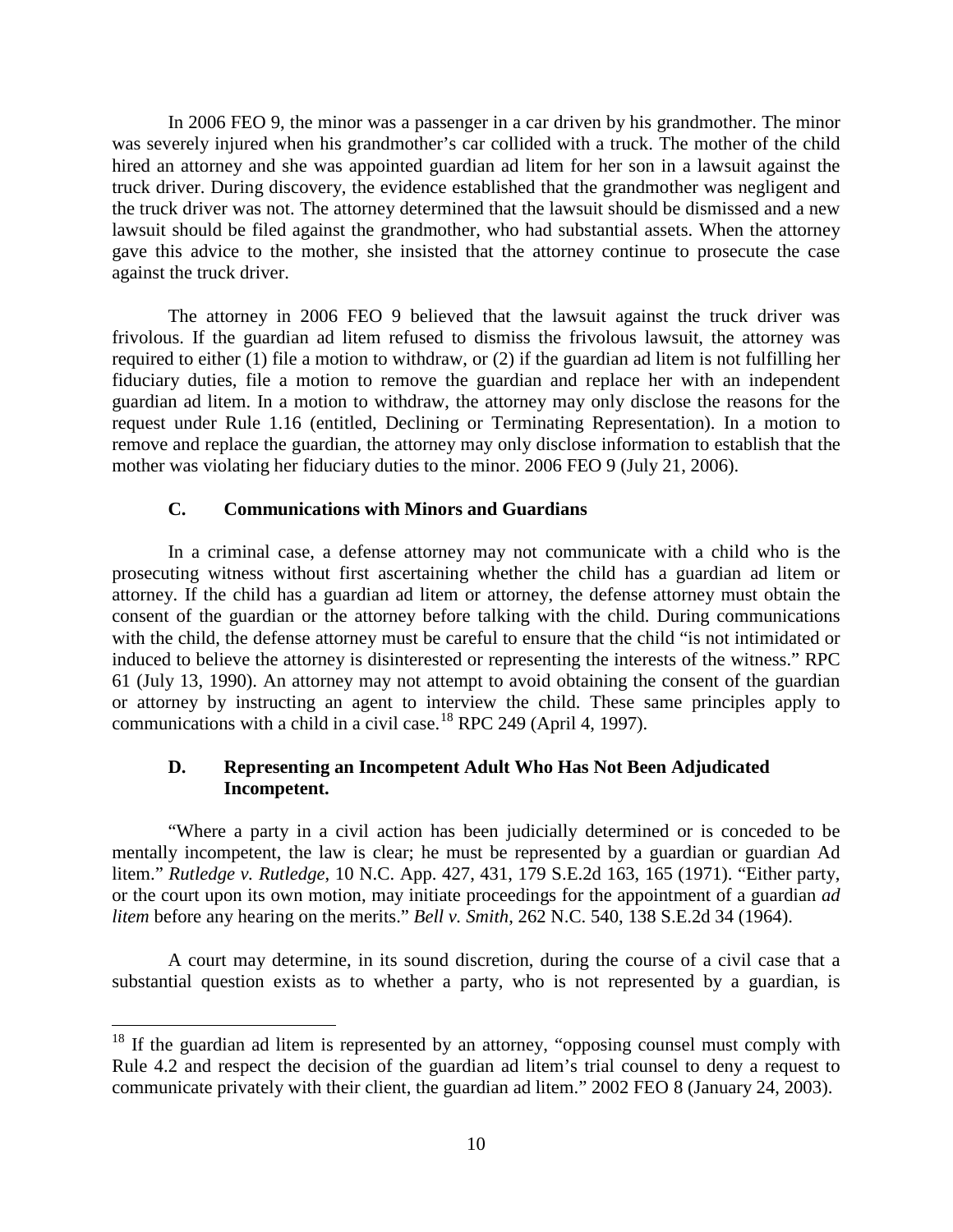incompetent. The trial judge should normally conduct a voir dire examination and, if the evidence is conflicting, make findings of fact to support a decision about whether a substantial question of competency has been raised. If a substantial question exists, "it is the duty of the trial judge to see that proper determination of this question is made before proceeding further with the trial in any way which might prejudice the right of such party." *Rutledge*, 10 N.C. App. at 432- 33, 179 S.E.2d at 166.

The trial judge has the authority under Rule 17(b) to determine whether a party is incompetent and entitled to a guardian ad litem. N.C. Gen. Stat. § 1A-1, Rule 17(b); N.C. Gen. Stat. § 35A-1102. The judge must comply with the procedures in Chapter 35A for determining incompetency. *In re J.A.A.*, 175 N.C. App. 66, 72-73, 623 S.E.2d 45, 49-50 (2005). "The trial court should always keep in mind that the appointment of a guardian *ad litem* will divest the [party] of their fundamental right to conduct his or her litigation according to their own judgment and inclination." *Id.*, 175 N.C. App. at 71, 623 S.E.2d at 48-49 (*citing Hagins v. Redevelopment Comm. of Greensboro*, 275 N.C. 90, 102, 165 S.E.2d 490, 498 (1969)).

"When the lawyer reasonably believes that the client has diminished capacity, is at risk of substantial physical, financial or other harm unless action is taken and cannot adequately act in the client's own interest, the lawyer may take reasonably necessary protective action, including consulting with individuals or entities that have the ability to take action to protect the client and, in appropriate cases, seeking the appointment of a guardian ad litem or guardian." N.C. Rev. Rules of Prof. Conduct, Rule 1.14(b). "When taking protective action pursuant to paragraph (b), the lawyer is impliedly authorized under Rule 1.6(a) to reveal information about the client, but only to the extent reasonably necessary to protect the client's interests." *Id.*, Rule 1.14(c). The attorney may seek the appointment of a guardian for the client with diminished capacity even if the client objects. RPC 157 (April 16, 1993).

## **E. Determining Whether a Minor is Competent to Testify.**

In cases with a minor plaintiff, defense counsel may ask to depose the minor. This requires the attorney, with the assistance of the guardian ad litem and parents, to evaluate whether the minor is competent to testify. If the attorney believes that the minor is not competent and defense counsel insists upon a deposition, a motion for protective order should be filed to allow the court to determine the minor's ability to testify.

"A person is disqualified to testify as a witness when the court determines that the person is (1) incapable of expressing himself or herself concerning the matter as to be understood, either directly or through interpretation by one who can understand him or her, or (2) incapable of understanding the duty of a witness to tell the truth." N.C. Gen. Stat. § 8C-1, Rule 601. "There is no age below which one is incompetent, as a matter of law, to testify. The test of competency is the capacity of the proposed witness to understand and to relate under the obligation of an oath facts which will assist the jury in determining the truth of the matters as to which it is called upon to decide." *State v. Turner*, 268 N.C. 225, 230, 150 S.E.2d 406, 410 (1966). "Competency is to be determined at the time the witness is called to testify." *McCurdy v. Ashley*, 259 N.C. 619, 622, 131 S.E.2d 321, 323 (1963).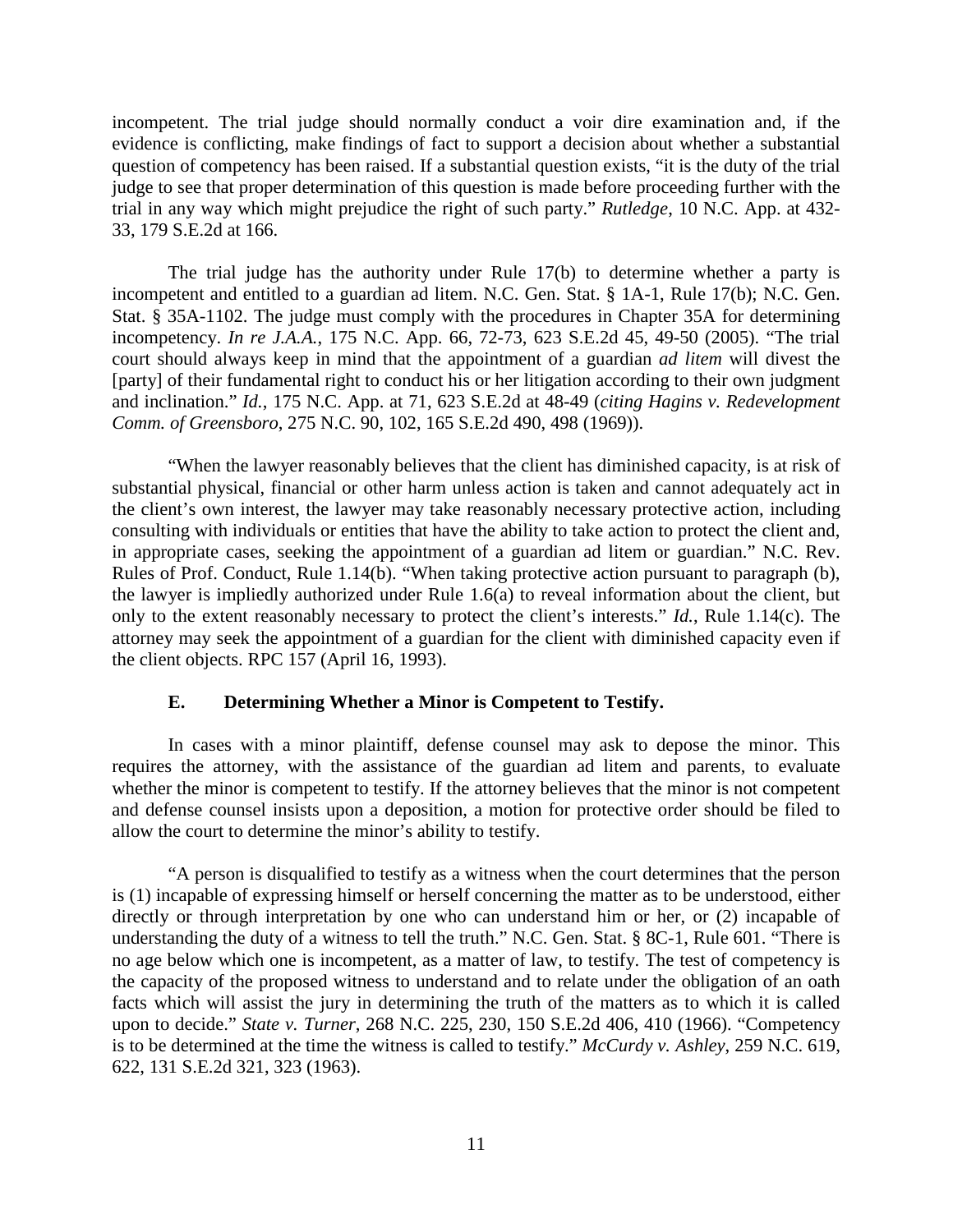When determining a minor's competency to testify, the court must conduct a voir dire examination of the child. This allows the court to personally observe the child's demeanor and to intelligently evaluate the child's responses to questions. *State v. Fearing*, 315 N.C. 167, 173-74, 337 S.E.2d 551, 555 (1985); *see* N.C. Gen. Stat. § 8C-1, Rule 104(a). The court's ruling on the competency of a witness to testify "is a matter which rests in the sound discretion of the trial judge in light of his examination and observation of the particular witness." *State v. Kivett*, 321 N.C. 404, 414, 364 S.E.2d 404, 410 (1988). The North Carolina courts have permitted children to testify at age 4; age 5 about events which occurred at ages 3 and 2½; and age 6 about a motor vehicle collision which occurred at age 4½. *State v. Kivett, supra*; *State v. Robinson*, 310 N.C. 530, 313 S.E.2d 571 (1984); *State v. Meadows*, 158 N.C. App. 390, 581 S.E.2d 472 (2003); *State v. Reeves*, 337 N.C. 700, 448 S.E.2d 802 (1994); *McCurdy v. Ashley, supra*.

## **III. SETTLEMENT OF CLAIMS INVOLVING MINORS AND INCOMPETENT PERSONS**

The settlement of a claim involving a minor or incompetent person is effective and binding upon court approval. *Creech ex rel. Creech v. Melnik*, 147 N.C. App. 471, 477-78, 556 S.E.2d 587, 591-92 (2001); *Bunch v. Foreman Blades Lumber Co.*, 174 N.C. 8, 93 S.E. 374 (1917). The settlement will be approved by the court if it is in the best interests of the minor or incompetent person. *Wagner v. Honbaier*, 248 N.C. 363, 369, 103 S.E.2d 474, 479 (1958); 57 C.J.S. Mental Health § 198 (2015).

In examining a settlement, the minor's "welfare is the guiding star in determining its reasonableness and validity." *Redwine v. Clodfelter*, 226 N.C. 366, 370, 38 S.E.2d 203, 206 (1946). The court should "lend its wisdom, experience, and circumspection to the infant, who legally wants these faculties and is therefore a likely victim of overreaching." *Payseur v. Rudisill*, 15 N.C. App. 57, 63-64, 189 S.E.2d 562, 566 (1972). Without court approval, a settlement is not enforceable against a minor even if agreed to by the minor's parent, attorney, or guardian ad litem. *Sell v. Hotchkiss*, 264 N.C. 185, 191, 141 S.E.2d 259, 264 (1965); *Creech*, 147 N.C. App. at 478, 556 S.E.2d at 592; *State ex rel. Hagins v. Phipps*, 1 N.C. App. 63, 65, 159 S.E.2d 601, 603 (1968).

### **A. Factors to Be Considered When Approving a Settlement and the Payment of Attorneys' Fees.**

Before approving a personal injury settlement for a minor or incompetent person, the court should consider:

- The strength of the claim and the existence of any viable defenses;
- The nature and extent of the plaintiff's injuries;
- The amount of insurance coverage and, if applicable, the defendant's ability to contribute money to a settlement or to satisfy a judgment;
- Whether the guardian and/or parents think the settlement is fair and reasonable;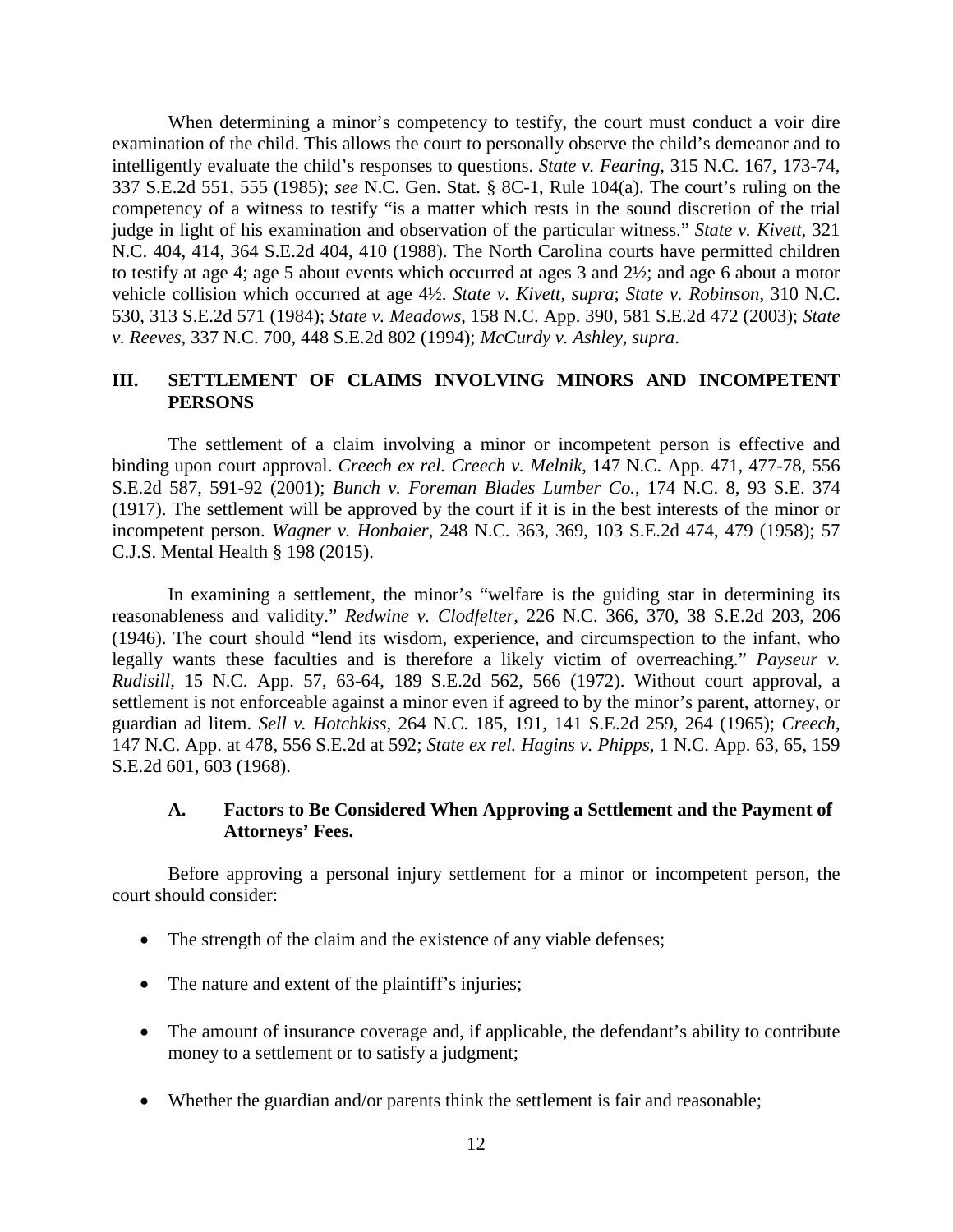- The amount that the plaintiff will receive as a result of the settlement;
- The propriety of any proposed payments from the settlement funds;  $19$  and
- The nature of the proposed release/settlement agreement.

The court must conduct an independent inquiry to determine whether the attorney fees to be paid from the minor or incompetent person's settlement are reasonable. *In re Abrams & Abrams, P.A.*, 605 F.3d 238, 243-44 (4<sup>th</sup> Cir. 2010). In federal court, the reasonableness of a fee is determined by the following factors:

(1) the time and labor required in the case, (2) the novelty and difficulty of the questions presented, (3) the skill required to perform the necessary legal services, (4) the preclusion of other employment by the lawyer due to acceptance of the case, (5) the customary fee for similar work, (6) the contingency of a fee, (7) the time pressures imposed in the case, (8) the award involved and the results obtained, (9) the experience, reputation, and ability of the lawyer, (10) the "undesirability" of the case, (11) the nature and length of the professional relationship between the lawyer and the client, and (12) the fee awards made in similar cases.

*Id.*, 605 F.3d at 244.<sup>[20](#page-12-1)</sup> "[T]he most critical factor in determining the reasonableness of a fee award is the degree of success obtained." *Id.*, 605 F.3d at 247.

The contingency of a fee is an important factor because a contingent fee agreement provides "access to the legal system" and "transfers a significant portion of the risk of loss to the attorneys taking a case." *Abrams*, 605 F.3d at 245-46. Affidavits from attorneys in the community are helpful for allowing the court to determine the customary fee arrangements in similar cases. "If [attorney] affidavits are to be disregarded in favor of contrary evidence, the trial court must explain why, without disregarding the contingent nature of the fee." *Id.*, 605 F.3d at 248. The court is not bound by the contingency fee in an agreement with the parents or guardian if the court determines that the fee is not reasonable. *See Gorham*, 2015 WL 2454261 at pp. 3-14 (rejecting a 33% fee and approving a 10% fee from a minor's settlement and a 25% fee from an incompetent adult's settlement when the case settled early for policy limits with limited dispute over liability and the attorneys poorly handled the court approval process).

# **B. Procedure for Obtaining Court Approval.**

<span id="page-12-0"></span><sup>&</sup>lt;sup>19</sup> These include the payment of case costs, medical expenses, liens and subrogation claims, and attorney's fees. *Gorham v. Amusements of Rochester, Inc.*, 2015 WL 2454261 at pp. 3, 14, No. 1:14-cv-386 (M.D.N.C. 2015).

<span id="page-12-1"></span> $20$  These factors are materially indistinguishable from the factors to be considered in evaluating whether a fee is "clearly excessive" under Rule 1.5 of the N.C. Revised Rules of Professional Conduct.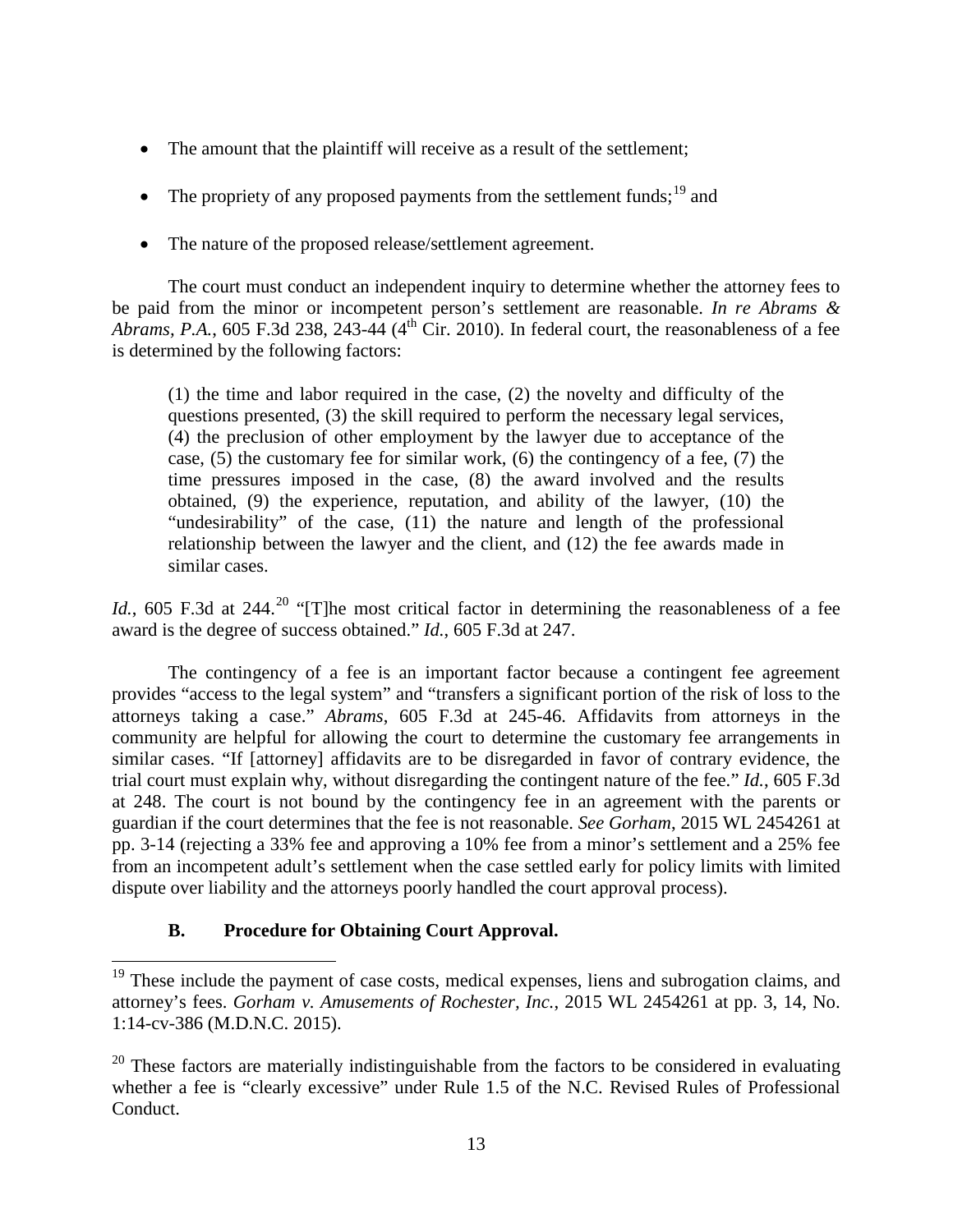If a settlement is reached before the filing of an action, a "friendly lawsuit" may be filed to obtain court approval. The attorney for the minor or incompetent client may be paid by the liability insurance company to file the friendly lawsuit for court approval of the settlement. The attorney "is bound by the duty of loyalty to represent the best interests of his clients without regard to who is actually paying for his services or the interests of such other third party or entity." RPC 167 (January 14, 1994).

In a friendly lawsuit, once a guardian ad litem is appointed, the following documents are filed: a summons, complaint, acceptance of service, answer, and a motion/petition to approve the settlement. These pleadings are typically filed at the same time. A hearing is then scheduled to allow the court to review the proposed settlement and decide whether to approve it.

Although the lawsuit is "friendly," the attorney may not prepare an answer to the complaint or a waiver of the right to file an answer for an unrepresented defendant to file *pro se*. The attorney must treat the defendant as an unrepresented person under Rule 4.3 and cannot give legal advice to the person or state or imply that the attorney is disinterested. 2002 FEO 6 (January 24, 2003). An attorney may prepare the following documents for an unrepresented party: an acceptance of service, a confession of judgment, a settlement agreement or release of claims, an affidavit that accurately reflects the factual circumstances and does not waive the party's rights, and a dismissal with or without prejudice pursuant to a settlement agreement or release. The attorney must also allow the party an opportunity to review and make corrections to the document before signing it. 2015 FEO 1 (April 17, 2015).

If a settlement is reached after a lawsuit has been filed, the guardian ad litem or general guardian should file a motion or petition to approve the settlement.<sup>[21](#page-13-0)</sup> The motion/petition should be accompanied by supporting affidavits from the guardian or guardian ad litem, parent(s) (in the context of a minor settlement, and plaintiff's attorney. These affidavits should set forth sufficient facts to establish: (1) that the settlement is in the best interests of the ward; (2) that the ward's funds will be adequately protected upon distribution; (3) the validity and legality of any disbursements to medical providers, lienholders, or subrogation claims;  $^{22}$  $^{22}$  $^{22}$  and (4) the reasonableness of the requested fees and case expenses, including the guardian's fee.

At the hearing, the attorney should submit a proposed order or judgment approving the settlement. The order/judgment should contain sufficient findings of fact and conclusions of law. In addition to counsel, the guardian and parents (in a minor settlement) will need to be present at

<span id="page-13-0"></span> $21$  There is no substantive difference between the issuance of an order versus a judgment approving the settlement. Even if the order or judgment is entered in the judgments docket book, it will not discharge any other tortfeasor from liability unless expressly agreed to in the settlement documents. *Payseur v. Rudisill*, 15 N.C. App. 57, 63-64, 189 S.E.2d 562, 566 (1972).

<span id="page-13-1"></span> $^{22}$  Depending on the plan documents, an ERISA subrogation claim may need to be paid from a minor's settlement if not satisfied by the parents' recovery. *Rhodes, Inc. v. Morrow*, 937 F.Supp. 1202 (E.D.N.C. 1996). The amount of a Medicaid claim payable from a settlement may be contested under G.S. § 108A-57.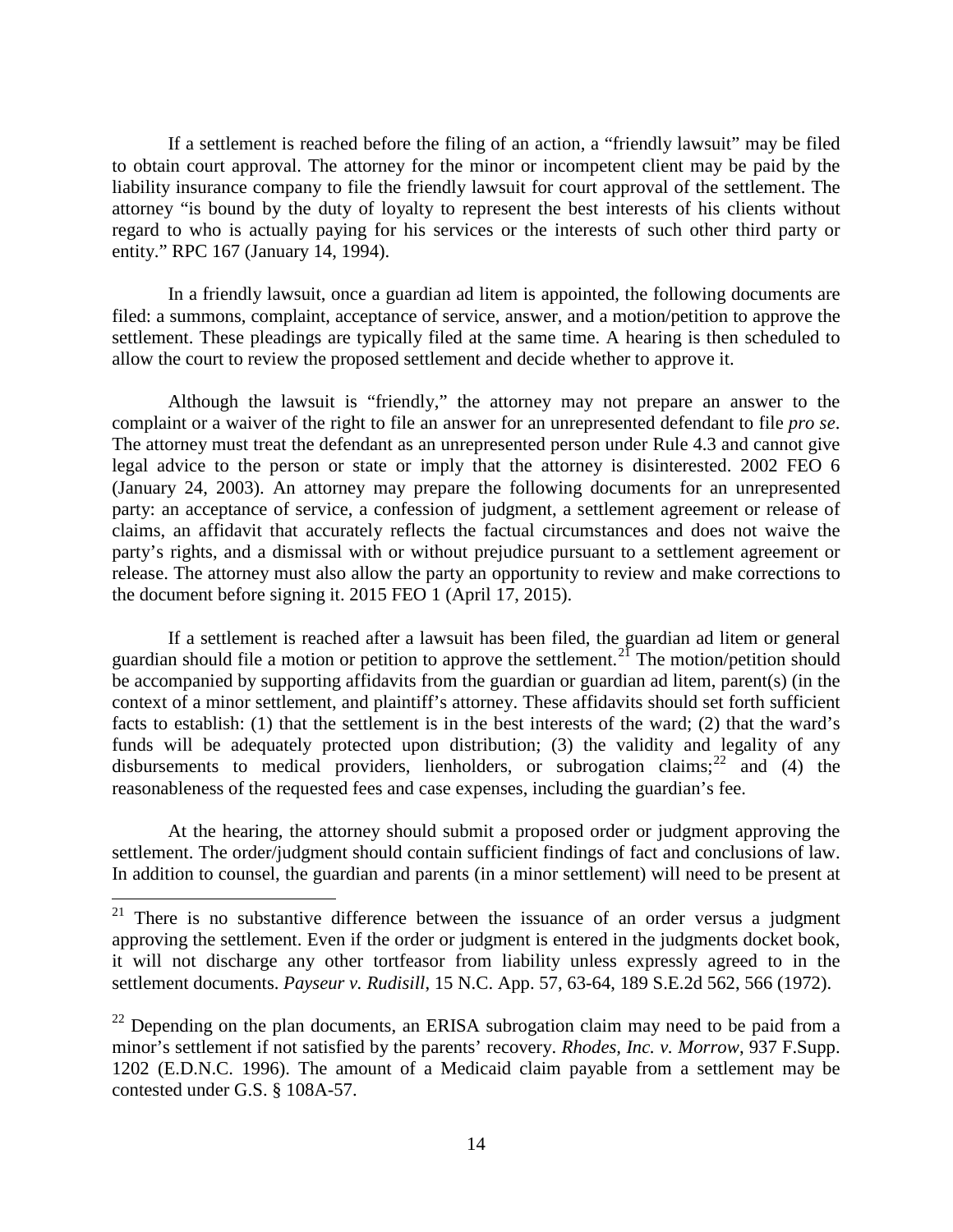the hearing, and the minor or incompetent person may need to be present as well.<sup>[23](#page-14-0)</sup> Some courts will question the guardian and/or parent(s) in the course of evaluating a settlement. Before the hearing, the attorney should examine any local rules or judicial preferences to determine how the settlement hearing will be conducted. *See* Wake County Local Civil Rule 12.0; E.D.N.C. Local Civil Rule 17.1; M.D.N.C. Local Civil Rule 17.1.

# **C. Distribution of Settlement Funds to Minor or Incompetent Person.**

The order or judgment approving the settlement should specify how the settlement proceeds will be disbursed to the minor or incompetent person. Before seeking court approval, the attorney should confer with the guardian and parents (in a minor settlement) about how they would like to see the funds used and the different options that are available. If the minor or incompetent person is eligible for Medicaid and Supplemental Security Income (SSI) due to a disability under 42 U.S.C. § 1382c(a)(3), the attorney should confer with the guardian, parents, and the client's caseworker(s) about how to preserve the client's eligibility following a settlement. At the present time, the Medicaid and SSI resource limit for an individual is \$2,000 and for a couple is  $$3,000.<sup>24</sup>$  $$3,000.<sup>24</sup>$  $$3,000.<sup>24</sup>$  There are also monthly income limits.

The various options that may exist for the disbursement of settlement funds to a minor or incompetent person are:

- Clerk of Court under G.S. § 35A-1227 and § 7A-111: The Clerk of Court will invest the funds conservatively on behalf of the ward. The Clerk will disburse the funds when the minor turns 18, the person is no longer incompetent, or upon request by a general guardian or guardian of the estate.
- General Guardian or Guardian of the Estate under Article 9 of Chapter  $35A:^{25}$  $35A:^{25}$  $35A:^{25}$  The Guardian must generally be bonded and must file annual accountings with the Clerk of Court. When administering a small amount of funds, the Clerk may permit the use of a receipt and agreement under G.S. § 35A-1232 where the funds are deposited in a bank upon the condition that the money will not be withdrawn except upon court authorization. Funds held under a receipt and agreement are excluded when calculating the bond.

<span id="page-14-0"></span> $^{23}$  A wrongful death settlement must be approved by a judge if any of the beneficiaries are not competent adults. N.C. Gen. Stat. § 28A-13-3(23). When a minor or incompetent person is a beneficiary, a guardian or guardian ad litem should represent the ward's interests at the settlement hearing.

<span id="page-14-1"></span> $24$  In determining resources, the value of a home, car, home furnishings, and clothing are not counted. A structured settlement annuity will not be counted as a resource until the money is received by the individual. A Medicaid/SSI beneficiary is entitled to spend down money, generally within a thirty day period, on certain items in order to stay below the resource limit.

<span id="page-14-2"></span> $25$  Under certain circumstances, a court may approve the use of a trust for a minor's settlement funds.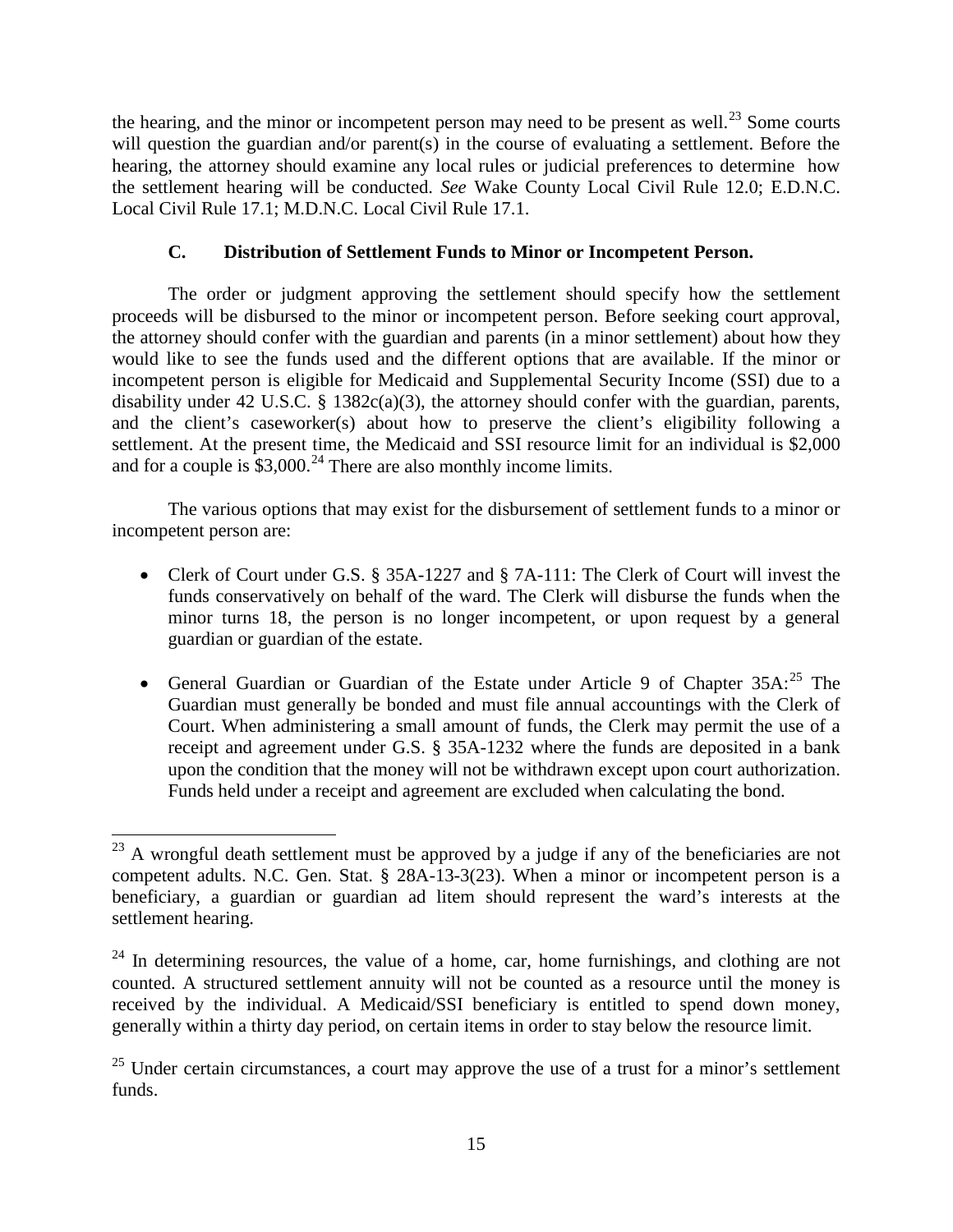- Structured Settlement Annuity:  $26$  A structured settlement annuity must be purchased by the defendant/insurer for the benefit of the plaintiff under a qualified assignment authorized by Section 130 of the Internal Revenue Code, 26 U.S.C. § 130. The major benefits of a structured settlement are that the interest on the principal is not taxable and the payments can be structured in almost unlimited ways.<sup>[27](#page-15-1)</sup> A structured settlement broker should be consulted to evaluate options. The major downside is that a competent adult can sell their structured settlement rights to a third party at a discounted rate under G.S. § 1-543.10, *et seq.*
- Special Needs Trust: A person who is physically or mentally disabled and entitled to SSI benefits from the Social Security Administration can establish a special needs trust for the settlement funds under 42 U.S.C. § 1396p(d)(4). A special needs trust can be used by the beneficiary for supplemental medical assistance while maintaining his or her eligibility for SSI and Medicaid. Upon the death of the beneficiary, Medicaid will be reimbursed from the special needs trust for up to the total amount of medical assistance benefits paid. To establish an individual special needs trust for a client, an attorney with expertise in this area should be hired. In a smaller case, the client may use a pooled trust under 42 U.S.C. § 1396 $p(d)(4)(C)$ , like The National Pooled Trust established by the Center for Special Needs Trust Administration, Inc.

Sample forms for the approval of a minor settlement, including petitions/motions, affidavits, and judgments/orders, are attached to this manuscript.

# **D. Sealing a Settlement.**

An attorney may decide that a settlement involving a minor should be sealed because it contains confidential financial and/or medical information that could harm the client.<sup>[28](#page-15-2)</sup> Many defendants/insurers, especially in larger cases, request confidentiality provisions and will want the trial judge to seal the court filings for the approval of a settlement.

<span id="page-15-0"></span><sup>&</sup>lt;sup>26</sup> If paid in a lump sum, an attorney's contingent fee should be calculated from the settlement's present value. RPC 141 (October 23, 1992). It is possible that an attorney could enter into a contingency fee agreement that allows for a fee to be paid on future structured settlement payments. "Attorneys must tread carefully in dealing with structured settlements to ensure that the timing of payment of their fee does not result in the collection of a 'clearly excessive fee'" in violation of Rule 1.5(a). *Robinson, Bradshaw & Hinson, P.A. v. Smith*, 139 N.C. App. 1, 17, 532 S.E.2d 815, 824-25 (2000)

<span id="page-15-1"></span> $27$  In the event that a life insurance company becomes insolvent, the payee of a structured settlement annuity who resides in North Carolina is covered up to a maximum of \$1,000,000 by the North Carolina Life & Health Insurance Guaranty Association.

<span id="page-15-2"></span> $28$  Health information acquired during the representation of a client is covered by the duty of confidentiality and may only be disclosed as permitted under Rule 1.6. 2006 FEO 10 (July 21, 2006).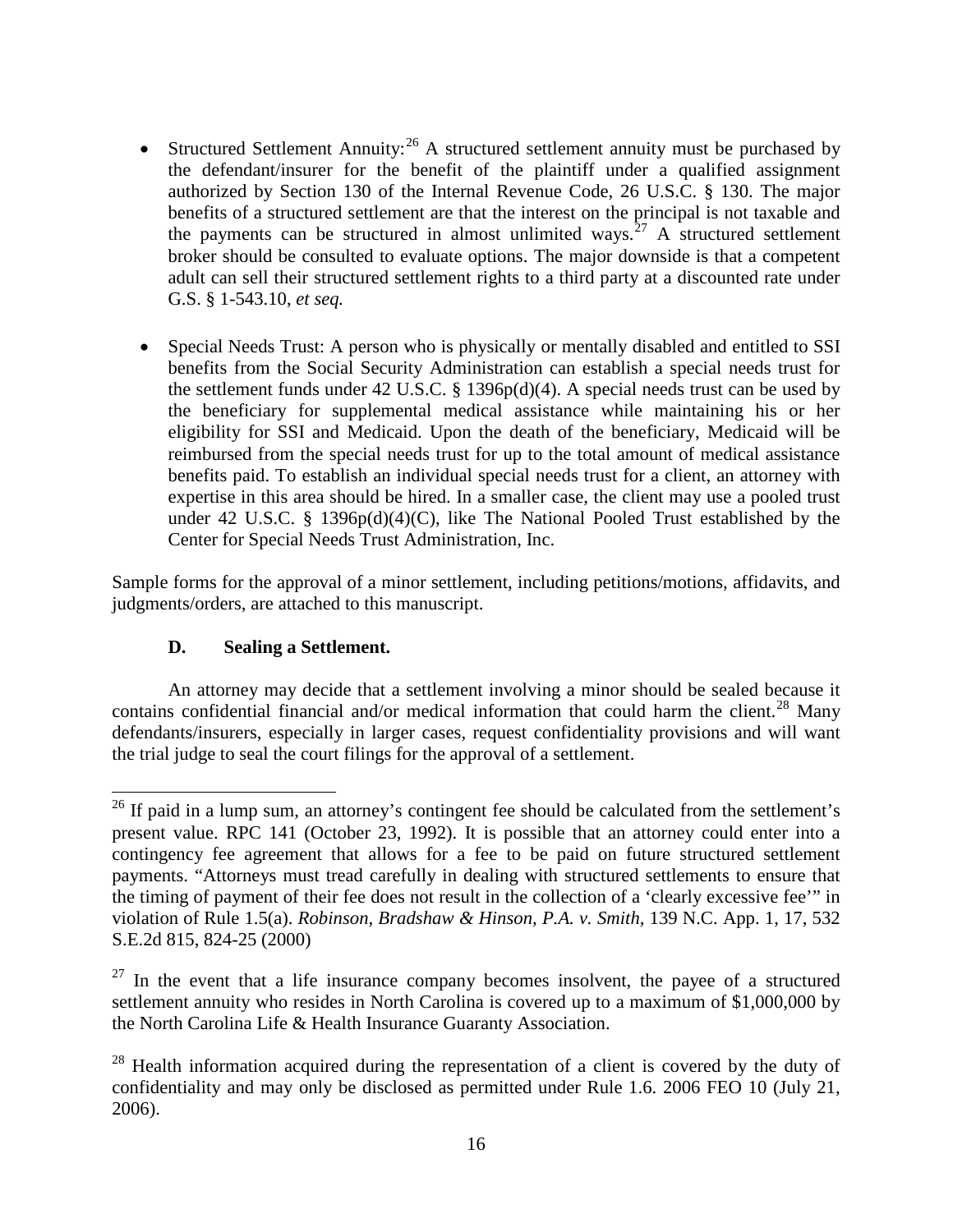Court filings are public records under N.C. Gen. Stat. § 132-1, *et seq.* The trial courts have the inherent authority under Article IV, Section 1 of the N.C. Constitution to seal court filings. *In re Investigation into Death of Cooper*, 200 N.C. App. 180, 186, 683 S.E.2d 418 (2009). The trial court should only exercise its authority to seal court filings from the public "when its use is required in the interest of the proper and fair administration of justice or where, for reasons of public policy, the openness ordinarily required of government will be more harmful than beneficial." *Virmani v. Presbyterian Health Services Corp.*, 350 N.C. 449, 463, 515 S.E.2d 675, 685 (1999). The court must determine that the decision to seal a filing will protect a compelling public interest which outweighs the public's right of access to civil court proceedings. *Id.*, 350 N.C. at 476-77, 515 S.E.2d at 693. The trial court's decision should be supported by findings of fact and it will be reviewed under an abuse of discretion standard. *Id.; France v. France*, 224 N.C. App. 570, 577, 738 S.E.2d 180, 185 (2012). Once a document has been sealed, any person may assert a right of access to the record through a motion under G.S. § 1-72.1. The court must then decide whether to unseal the document.

Settlements made by or on behalf of public agencies, public officials, or public employees are generally public records and cannot contain confidentiality provisions. This does not apply to medical malpractice actions against a public hospital facility. N.C. Gen. Stat. § 132- 1.3(a). In addition, a settlement with a public agency may be sealed if the court concludes that (1) the presumption of openness is overcome by an overriding interest and (2) that such overriding interest cannot be protected by any measure short of sealing the settlement. N.C. Gen. Stat. § 132-1.3(b). These circumstances may exist when a claim involves a minor, the settlement contains sensitive/confidential information, and the parties request that the settlement be sealed. *See Wittenberg v. Winston-Salem/Forsyth County Bd. of Educ.*, 2009 WL 2566959, No. 1:05-cv-818 (M.D.N.C. 2009).

In federal court, the public has a presumptive right to inspect and copy all court filings under the common law right of access. *Stone v. University of Maryland*, 855 F.2d 178, 180 (4<sup>th</sup>) Cir. 1988). The common law right of access can be overcome if the parties' privacy interests outweigh the public interest in access to the filing. *Id.* "Courts have repeatedly held that minors' privacy interests in medical and financial information … overcome the common law right of access in granting motions to seal." *Mears v. Atlantic Southeast Airlines, Inc.*, 2014 WL 5018907, No. 5:12-cv-613 (E.D.N.C. 2014). However, the existence of a confidentiality provision in a settlement agreement or release, "standing alone, routinely has been rejected by courts within the Fourth Circuit as a basis for sealing." *White v. Bonner*, 2010 WL 4625770, No 4:10-cv-105 (E.D.N.C. 2010). The federal district courts in North Carolina have specific procedures that must be followed before the court will allow a document to be filed under seal. Local Civil Rule 79.2 (E.D.N.C.); Local Civil Rule 5.4 (M.D.N.C.); Local Civil Rule 6.1 (W.D.N.C.).